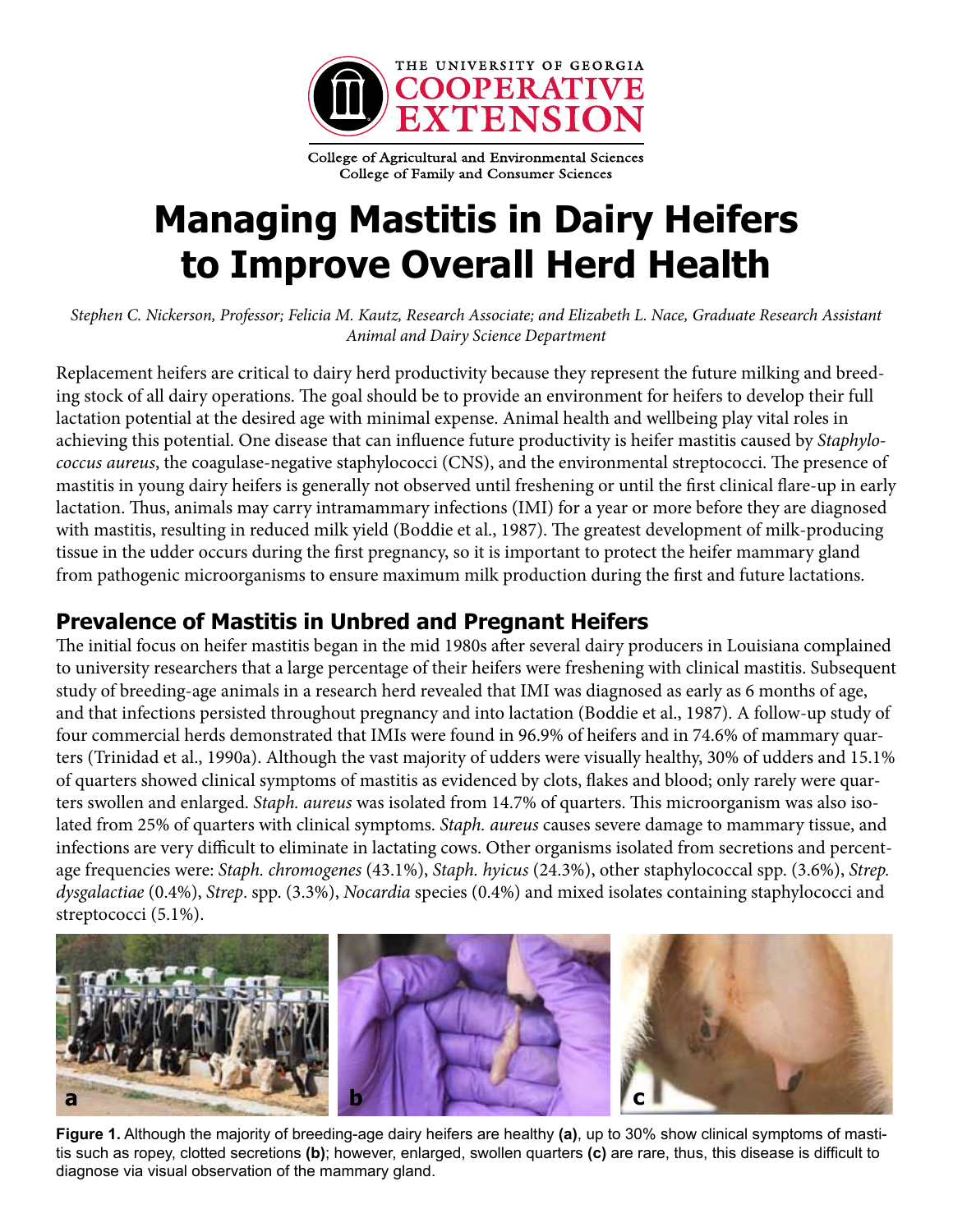# **Mammary Leukocyte Response to Intramammary Infection**

In lactating cows, the milk somatic cell count (SCC) is used as a measure of milk quality. This count is composed mainly of leukocytes (macrophages, lymphocytes and neutrophils [Figure 2]) and is considered an important parameter for assessing mammary health status (e.g. inflammation). It is well known that milk yield decreases as the SCC and the incidence of mastitis increases. Thus, SCCs in breeding age and pregnant heifer mammary gland secretions have been analyzed to measure the degree of inflammation and potential reductions in future milk yield. In a study by Boddie et al. (1987), the mean SCC of quarters from unbred heifers infected with *Staph. chromogenes*, *Staph. hyicus* and *Staph. aureus* were 7.8, 8.5 and 9.2 x 106 /ml, respectively, whereas the mean SCC of uninfected quarters was 3.5 x 10<sup>6</sup>. Approximately 13% of quarter secretions sampled prepartum contained Staph. aureus, and after freshening, the SCC of these quarters averaged 578 x 10<sup>3</sup>/ml, a cell count associated with a loss of greater than 4.4 pounds of milk per day.



**Figure 2.** The somatic cell count includes macrophages (M), lymphocytes (L) and neutrophils (N).

The volume of mammary secretion is very low in breeding-age animals; thus, somatic cells become concentrated, resulting in high SCCs even in uninfected quarters. Such elevated SCCs over a long period of time suggests that mammary tissues in affected quarters are in a state of chronic inflammation, which could adversely affect development of milk-producing tissues and negatively affect future milk yield. In response to infection, neutrophils become the major leukocyte type that infiltrates mammary tissue from the vascular system to phagocytose and kill mastitis-causing bacteria. The migration of neutrophils across the mammary epithelium causes mechanical as well as chemical damage to the milk secretory cells, resulting in decreased yield (Akers and Nickerson, 2011).

### **Mammary Tissue Response to Presence of Infection**

Histologic observations of mammary tissue samples from uninfected quarters of heifers by Trinidad et al. (1990a) showed that milk-producing alveoli were small; the epithelial lining was composed of a single layer of cuboidal cells surrounding a small luminal space with stained secretory product (Figure 3a). Interalveolar connective tissue stroma comprised approximately half of the observed tissue area. Mammary tissues infected with *Staph. aureus*, on the other hand, exhibited large amounts of interalveolar connective tissue stroma and reductions in alveolar epithelial and luminal areas (Figure 3b), suggesting reduced secretory activity. Indeed, results of morphometric analysis showed that percentages of alveolar epithelium and lumen in quarters infected with *Staph. aureus* were lower (P < .05) than those in uninfected quarters. Quarters infected with *Staph. aureus* also showed a greater percentage (P < .05) of interalveolar stroma than did uninfected quarters. Additionally, quarters infected with *Staph. aureus* exhibited significantly greater infiltration of leukocytes (mainly lymphocytes and neutrophils) compared with uninfected tissues.

The greatest development of secretory tissues in young heifers occurs during the first pregnancy, and these tissues are affected adversely by bacterial infection and inflammation, leading to deposition of connective tissue instead of milk secretory tissue, which results in a reduction of future milk yield.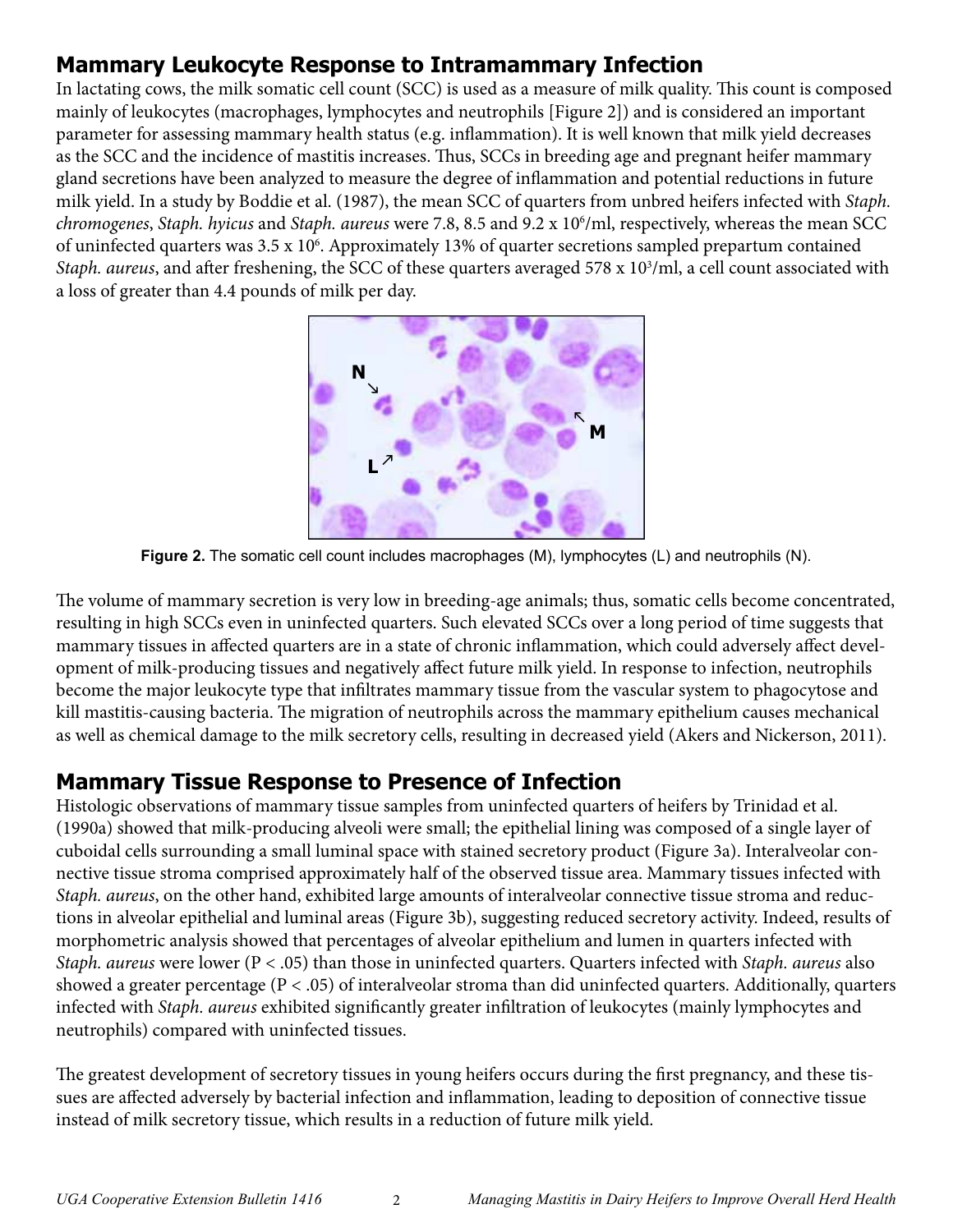

**Figure 3a.** Portion of mammary parenchymal tissue typical of that obtained from uninfected quarters exhibiting small milk-producing alveoli (A) with ovoid lumens and large ducts (D) containing secretions, and interalveolar connective tissue stroma (S). x180.

**Figure 3b.** Parenchymal tissue from a quarter infected with *Staph. aureus* exhibiting fewer numbers of alveoli (A) and ducts (D) with empty lumens, and a larger percentage of interalveolar connective tissue stroma (S) containing many leukocytes. x180.

# **Use of Antibiotic Therapy to Control Mammary Infections**

#### **Curing existing cases of mastitis with nonlactating cow antibiotic therapy**

Because of the high level of infection found in breeding-age and pregnant heifers, especially mastitis caused by *Staph. aureus*, antimicrobial therapy should be considered. In an initial study to evaluate the effectiveness of treatment, several heifers from four commercial herds were randomly selected to receive a single intramammary treatment of a penicillin and dihydrostreptomycin product into all four mammary quarters (Trinidad et al., 1990b). Treatments were made approximately 60 days prior to calving. Results showed that 97.1% of treated heifers (n = 35) were infected with some type of mastitis at the time of treatment, but, at calving, only 40% remained infected. Of the untreated control heifers ( $n = 38$ ), 100% were infected at initial sampling, and at calving, mastitis was reduced only slightly to 97.4%. *Staph. aureus* was isolated from 11 quarters of six treated heifers before antibiotic infusion (45.8%), but at calving this organism was isolated from only one quarter of one heifer (4.2%). In the control group, 18 quarters of 10 heifers were infected with *Staph. aureus* at time of treatment (45%). At calving, six of the control heifers still had *Staph. aureus* mastitis in 11 quarters (55%). Thus, the overall incidence of IMI caused by *Staph. aureus* was reduced more than 90% and SCCs were reduced by 50%. Production data collected over the first two months of lactation demonstrated that *Staph. aureus*-infected heifers receiving nonlactating cow therapy during pregnancy produced an average of 5.5 pounds more milk per day (or 10% more milk) than *Staph. aureus*-infected herd mates that did not receive treatment. Other advantages include a longer productive life and higher income due to lower SCC and higher quality milk premiums.

Subsequent studies (Owens et al., 1991, 1994) confirmed results of the initial investigation above. Heifers that were infected with *Staph. aureus* were infused eight to 12 weeks prepartum with one dose of 300 mg of a cephapirin benzathine product into all four mammary quarters and were compared with untreated controls infected with *Staph. aureus.* Results demonstrated cure rates between 87% and 100%. After antibiotic infusion, SCC in infected quarters that were cured decreased from 15 x  $10^6\rm /ml$  to 4 x  $10^6\rm /ml$  one week later, and to 700 x  $10^3\rm /ml$ at calving, whereas SCC in untreated controls at calving were 5 x 106 /ml. Treated heifers in which *Staph. aureus* IMI was cured yielded 11% more milk during the first two months of lactation. One of these studies also demonstrated that prepartum treatment served as a prophylactic against new cases of environmental strep mastitis (Owens et al., 1994), reducing the new IMI rate at calving by 93%. Thus, use of nonlactating cow therapy was effective in preventing new IMI as well as curing existing infections.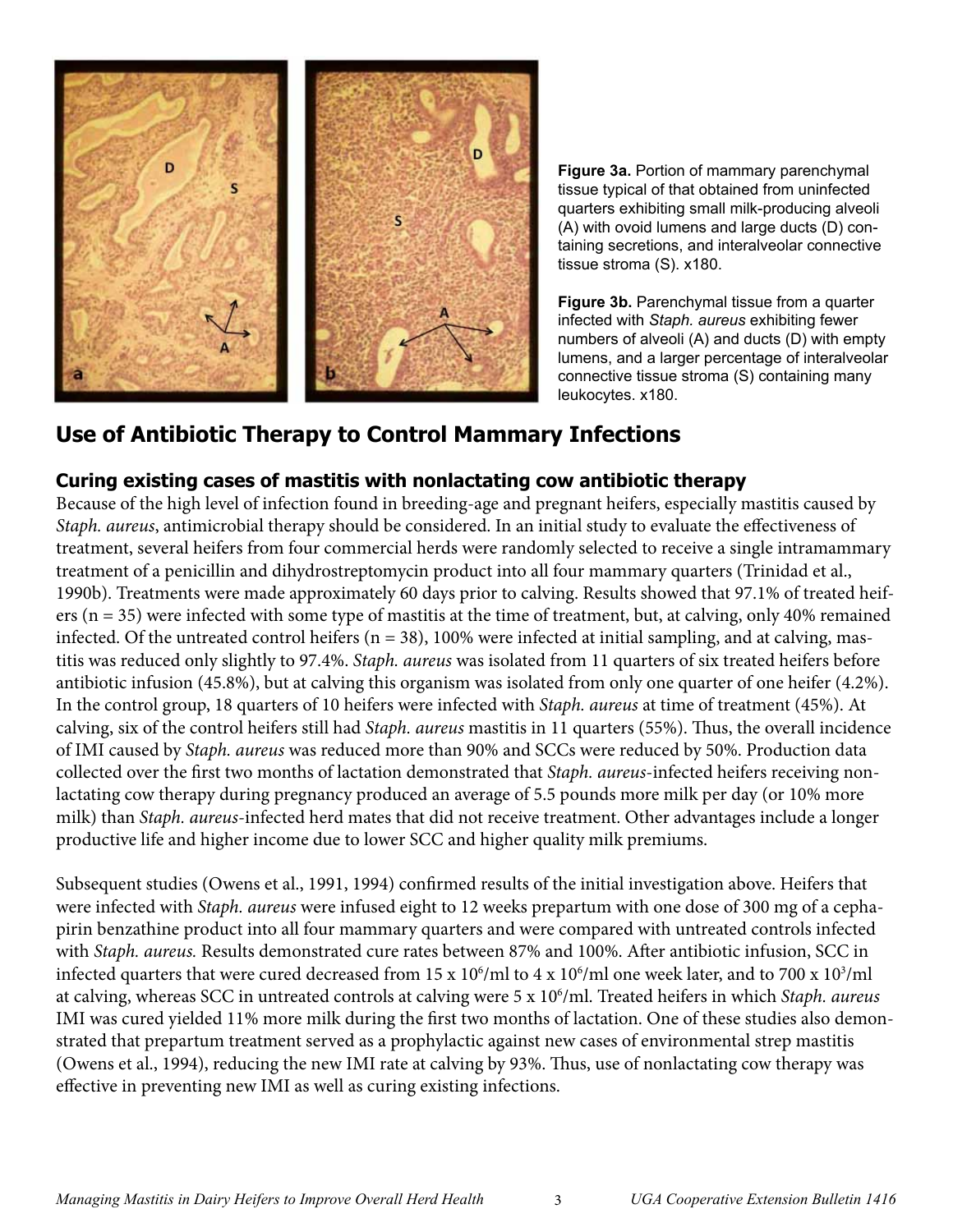#### **When is the best time to administer nonlactating cow therapy?**

To answer this question, a two-year study was conducted (Owens et al., 2001) in which 233 Jersey heifers were quarter sampled shortly after they were confirmed pregnant and at four-week intervals thereafter. At the initial sampling, 56.5% of quarters were infected with some type of organism, and 15.4% of quarters were infected with *Staph. aureus*. After the initial sampling, animals were treated with a one-time infusion of one of five different nonlactating cow infusion products during the first (0 - 90 days), second (91 - 180 days) or third (181 - 270 days) trimester of pregnancy. Results showed that cure rates for the five products were high, ranging from 67% to 100%, and significantly higher than the spontaneous cure rate (25%) observed in untreated control quarters. No differences were observed among the three treatment time periods during gestation. Thus, the timing of treatment is best determined by what is most convenient for the management practices of a particular dairy. For example, heifers could be treated: 1) at time of artificial insemination; 2) during routine rectal palpation to determine pregnancy status; or 3) when moved to a new location in preparation for calving. Treatment should be administered no less than 45 days prior to expected calving date to prevent antibiotic residues.

When administering treatment, it is important to 1) restrain the heifer in a headlock and/or squeeze chute, and if necessary further restrain the animal by "tailing"; 2) sanitize the teat orifice with cotton balls or pads soaked in 70% alcohol; 3) use the partial insertion technique when inserting the tip of the syringe cannula (only 2-3 mm) into the teat canal; and 4) dip teats in a germicide to kill any contaminating bacteria. (See Figure 4.)

The treatment of heifers during pregnancy with a nonlactating cow product is advantageous because: 1) the cure rate is higher than during lactation, especially against *Staph. aureus*; 2) there are no milk losses during therapy; 3) the risk of antibiotic residues is minimal; 4) SCC at calving is reduced; 5) new IMI with environmental streptococci is prevented; and 6) milk production is increased by approximately 10% in successfully treated animals.



**Figure 4. a)** Securing the animal in a headlock system while feeding helps to immobilize the heifer. **b)** Teats should be sanitized prior to treatment. **c)** When infusing antibiotic, only the tip of the syringe cannula should be inserted into the teat orifice. **d)** After therapy, teats should be immersed in an effective germicide.

### **Efficacy of lactating cow products in curing IMI**

Lactating cow products also have been used successfully in heifers when treating infections caused by the environmental streptococci and CNS immediately prior to calving. Studies on this subject have been performed in late gestation one to three weeks before calving. Although treating animals one week prior to calving is successful, antibiotic residues often result, so most trials have focused on treating two to three weeks prepartum.

For example, Oliver et al. (2004) conducted a trial to determine if therapy with penicillin-novobiocin or pirlimycin hydrochloride two weeks prepartum was effective in curing IMI and thereby reducing the level of mastitis during early lactation. Approximately 73% of Holstein heifers were infected 14 days before expected calving; the majority of IMIs were due to CNS (44%) and *Staph. aureus* (30%). At calving, the cure rate was 76% after treatment with penicillin-novobiocin, and 59% following treatment with pirlimycin. In this same study, 96% of Jersey heifers were infected 14 days before calving; the majority of IMIs were due to CNS (61%), *Strep*. spp.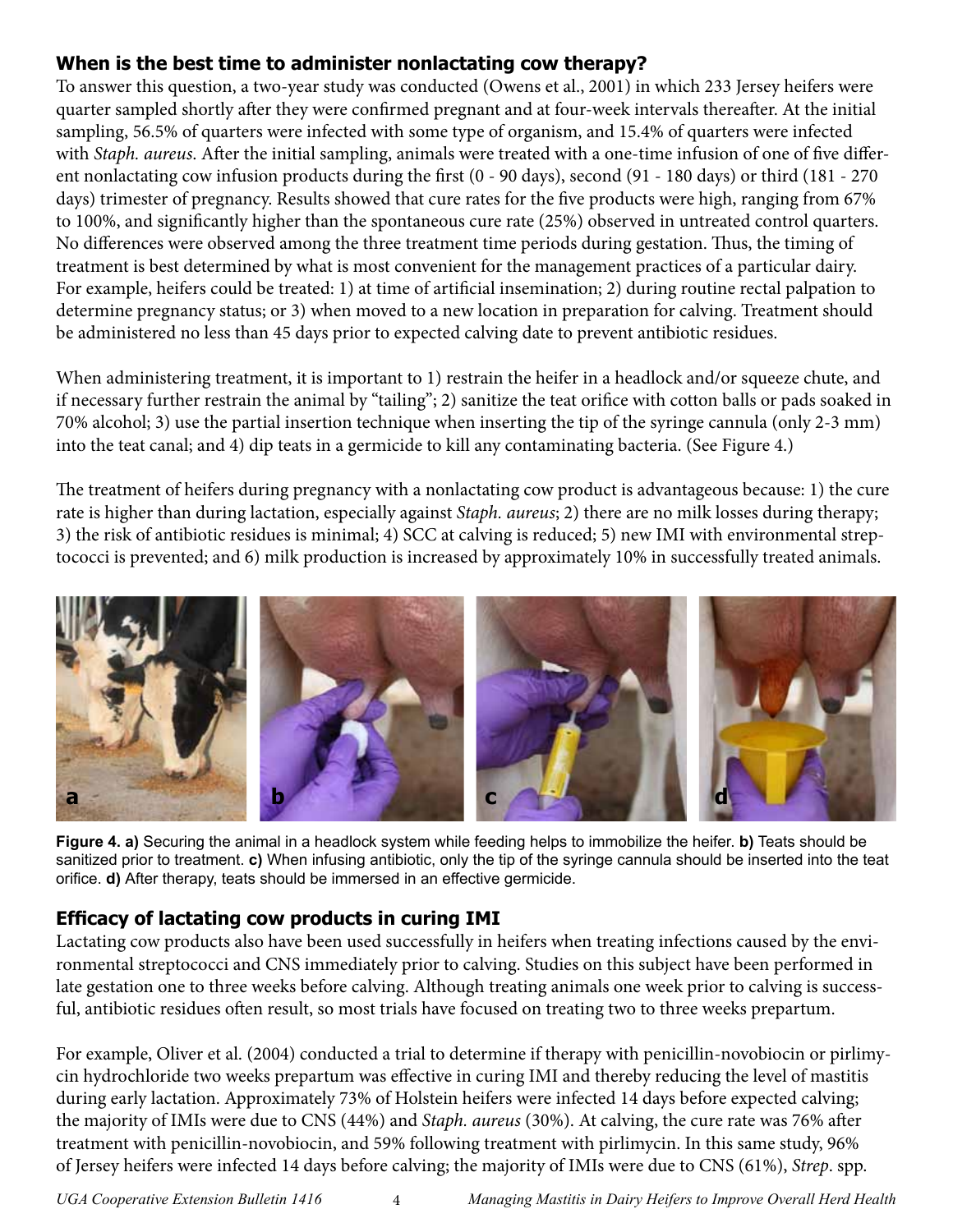(19%) and *Staph. aureus* (8%). At calving, the cure rate was 75% after treatment with penicillin-novobiocin, and 87% following treatment with pirlimycin. Thus, prepartum therapy of heifer mammary glands with penicillinnovobiocin or pirlimycin hydrochloride was effective in reducing the percentage of heifers infected with mastitis pathogens during early lactation.

As a part of the above trial, milk production and SCC data from 82 control heifers and 111 heifers treated with antibiotics before calving were evaluated (Oliver et al., 2003). Milk production was about 10% higher in heifers treated prepartum with antibiotics. Additionally, treated heifers had significantly lower SCCs than control heifers (~52,000 vs. 81,000). Thus, prepartum antibiotic treatment to reduce the rate of mastitis in heifers during early lactation was economically beneficial.

The studies on prepartum treatment with lactating cow therapy administered seven to 21 days before calving have shown treatment to be effective for quarters infected with CNS and *Strep. uberis*, but waiting until this time to treat chronic *Staph. aureus* mastitis might be too late. A mammary gland that has been infected with *Staph. aureus* for several months to a year will not develop normally, and treatment during the immediate prepartum period would most likely be of little benefit in curing infections or salvaging mammary tissue. At this point, the tissue damage would have already been done, and affected quarters should have been treated earlier in gestation to: 1) cure existing infections; 2) reduce chronic inflammation; and 3) allow mammary tissue to develop normally during the later stages of pregnancy.

Results of these trials demonstrated that nonlactating and lactating cow antimicrobial treatment of heifers known to be at risk for developing IMI is advantageous because the cure rate is much higher than that realized when treating infections during lactation. In addition, most studies show that SCCs are lower, there is no milk loss due to therapy, risk of antibiotic residue at calving is minimal and future milk production is increased in heifers cured of IMI. However, the goal in controlling mastitis is to prevent new infections, and management strategies to enhance disease prevention are discussed below.

# **Managing Heifers to Prevent Mammary Infections**

### **Role of vaccination in mastitis control**

Although antimicrobial therapy is successful in curing existing cases of mastitis, the goal from a herd management perspective is to prevent new infections from occurring, and vaccination has been attempted as a prophylactic measure. The purpose of vaccination is to increase circulating antibodies directed against certain mastitis

pathogens to protect against bacterial invasion. Researchers in Louisiana evaluated a commercially available *Staph. aureus* vaccine in young dairy animals (Nickerson et al., 1999). This product is the only *Staph. aureus* vaccine on the market in the U.S. (Lysigin®, Boehringer Ingelheim Vetmedica, Inc., St. Joseph, MO, USA). At 6 months of age, 35 Jersey heifers were vaccinated following manufacturer's instructions using a 5 ml dose intramuscularly in the semimembranosus muscle (upper thigh) of the rear leg (Figure 5), and 14 days later, animals received a booster dose, which was repeated at six-month intervals. Another 35 heifers served as unvaccinated controls. (**Note:** Injections were administered per label instructions; however, it is generally recommended to avoid muscle tissues in the leg, thereby minimizing potential abscess formation; injection into the neck region is preferable.) Results demonstrated that: 1) the number of quarters exhibiting chronic *Staph. aureus* mastitis during pregnancy was reduced 43.1% in vaccinates compared with controls; 2) the rate of new



**Figure 5.** Vaccination (5 cc) into the left semimembranosus muscle of the rear leg using an 18-gauge needle. (**Note:** Injections were administered per label instructions; however, it is generally recommended to avoid muscle tissues in the leg, thereby minimizing potential abscess formation; injection into the neck region is preferable.)

*Managing Mastitis in Dairy Heifers to Improve Overall Herd Health* 5 *UGA Cooperative Extension Bulletin 1416*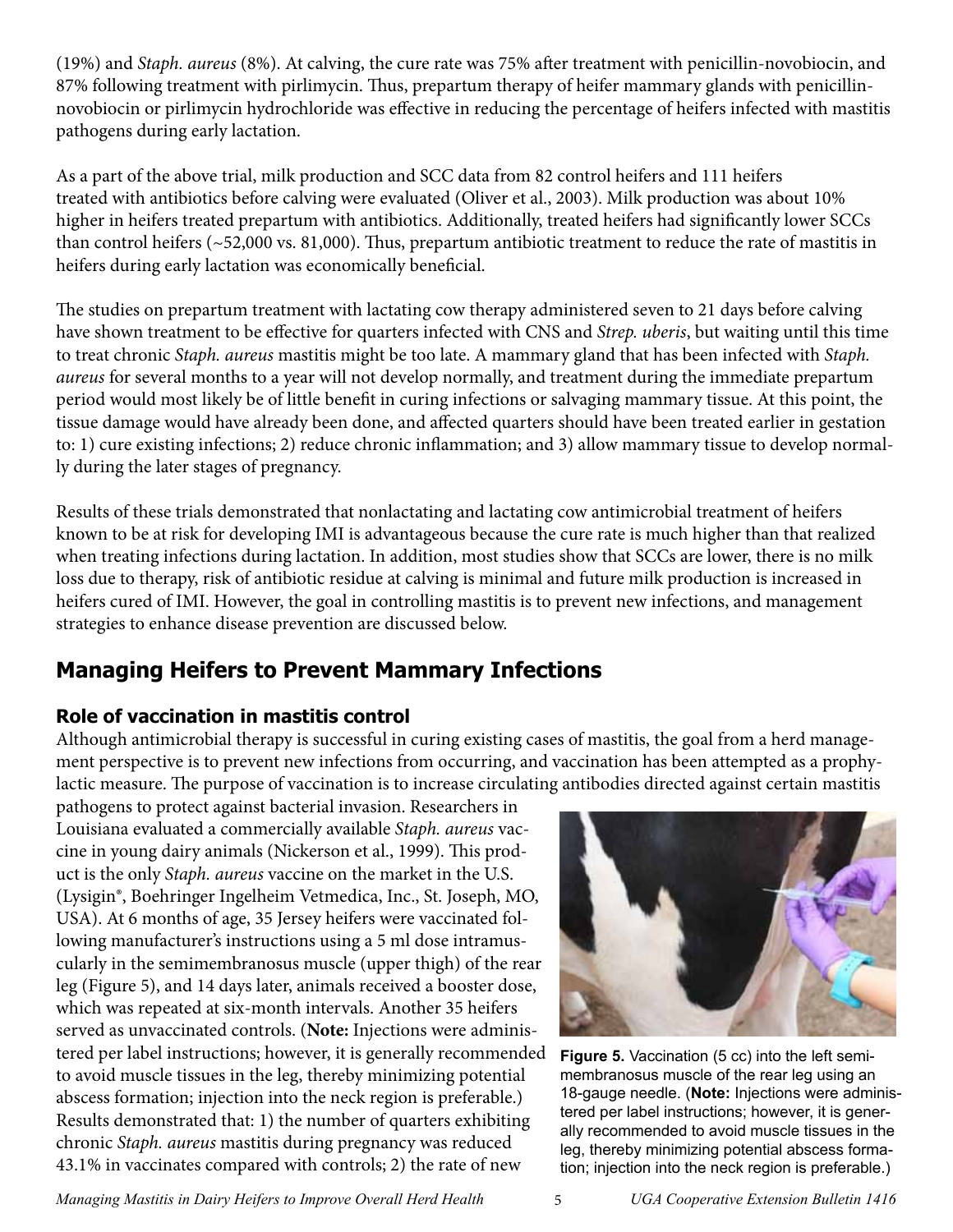IMIs during pregnancy was reduced 44.8%; 3) the rate of new IMIs at freshening was reduced 44.7%; and 4) the SCC was reduced by 50% in vaccinates compared with controls.

In a subsequent, more in-depth study using the same vaccine (Lysigin®), 106 Holstein heifers from a dairy herd in Virginia were evaluated (Nickerson et al., 2009). Previous microbiological culture of heifer mammary secretions indicated that approximately 35% of the animals were infected with *Staph. aureus*. At 6 to 18 months of age, 53 heifers were vaccinated and boosted as above, and the other 53 heifers served as unvaccinated controls. The purpose was to determine if vaccination reduced the level of *Staph. aureus* at calving as observed in the Louisiana trial.

Vaccine efficacy data showed that the percentage of heifers with *Staph. aureus* IMI at freshening was lower in vaccinates (13.3%) compared with controls (34.0%) -- a reduction of 60.9%. Likewise, an examination of health records showed that the percentage of heifers that were culled or died during the trial was reduced by approximately one-third by vaccination: 16.9% in vaccinates and 24.5% in controls. Somatic cell counts in samples collected during first week of lactation from uninfected heifers for vaccinates and controls were 66,095 and 132,754/ ml, respectively (a 50.2% reduction), and for infected heifers, SCCs were 441,764 and 892,176/ml, respectively (a 50.5% reduction).

An examination of the 305-day lactation milk yield for the first lactation of both vaccinated and unvaccinated control heifers demonstrated an approximate 10% increase in production in vaccinates vs. controls (24,250 vs. 22,046 pounds, respectively) or a difference of 2,204 pounds. Likewise, the 305-day pounds of both fat and protein were higher in vaccinates than controls (fat: 899 vs. 747 kg, respectively; protein: 727 vs. 694 kg, respectively). An examination of the number of days in milk for the first lactation demonstrated that vaccinates lactated 13 days longer than the unvaccinated controls (349 vs. 336 days). In addition, average first lactation SCCs were 11,000 cells/ml lower in vaccinates compared with controls (49,000 vs. 60,000/ml).

Results of this Virginia investigation demonstrated that vaccinating dairy heifers according to the prescribed protocol with a commercial USDA-licensed *Staph. aureus* bacterin, Lysigin®, reduced the number of new *Staph. aureus* intramammary infections at time of calving by 60.9%, lowered the SCC by 50% and decreased the culling rate by approximately one-third. In addition, overall milk yield, production of fat and protein, and number of days in milk were greater in vaccinated heifers compared with controls. This prevention strategy may represent a major control mechanism for managing *Staph. aureus* in the future, especially as new antigens and adjuvants are added to vaccine preparations.

# **Efficacy of an infusible teat seal for preventing IMI**

Because bacteria breach the teat canal to cause infection, products have been developed to serve as a barrier to bacterial entry or seal the teat canal against infection. Such products form a physical plug in the distal teat cistern and teat canal (Figure 6). In one study involving 255 pregnant heifers, mammary quarters were treated approximately one month prepartum with an infusible teat seal composed of bismuth subnitrate. Results showed that this procedure: 1) reduced the risk of new IMI with any organism by 74%, 2) reduced the prevalence of postcalving IMI by 65%, 3) reduced the risk of *Strep. uberis* infection in quarters with an IMI pre-calving by 70%, and 4) reduced the incidence of clinical mastitis from which a pathogen was isolated by 70% in quarters detected with an IMI pre-calving (Parker et al., 2007). In a subsequent trial, 1,067 bred heifers were treated approximately one month prepartum with teat seal, and results demonstrated that treatment: 1) reduced the risk of clinical mastitis by 68% and 2) reduced the risk of IMI due to *Strep. uberis* by 84% (Parker et al., 2008).

Although teat seal contains no antibiotic and cannot cure existing infections, this product is effective in preventing new cases of mastitis, especially those caused by *Strep. uberis*. It is emphasized that to be effective, teat seal should be administered approximately 30 days prior to calving and that strict teat end hygiene be followed when applying teat seal products.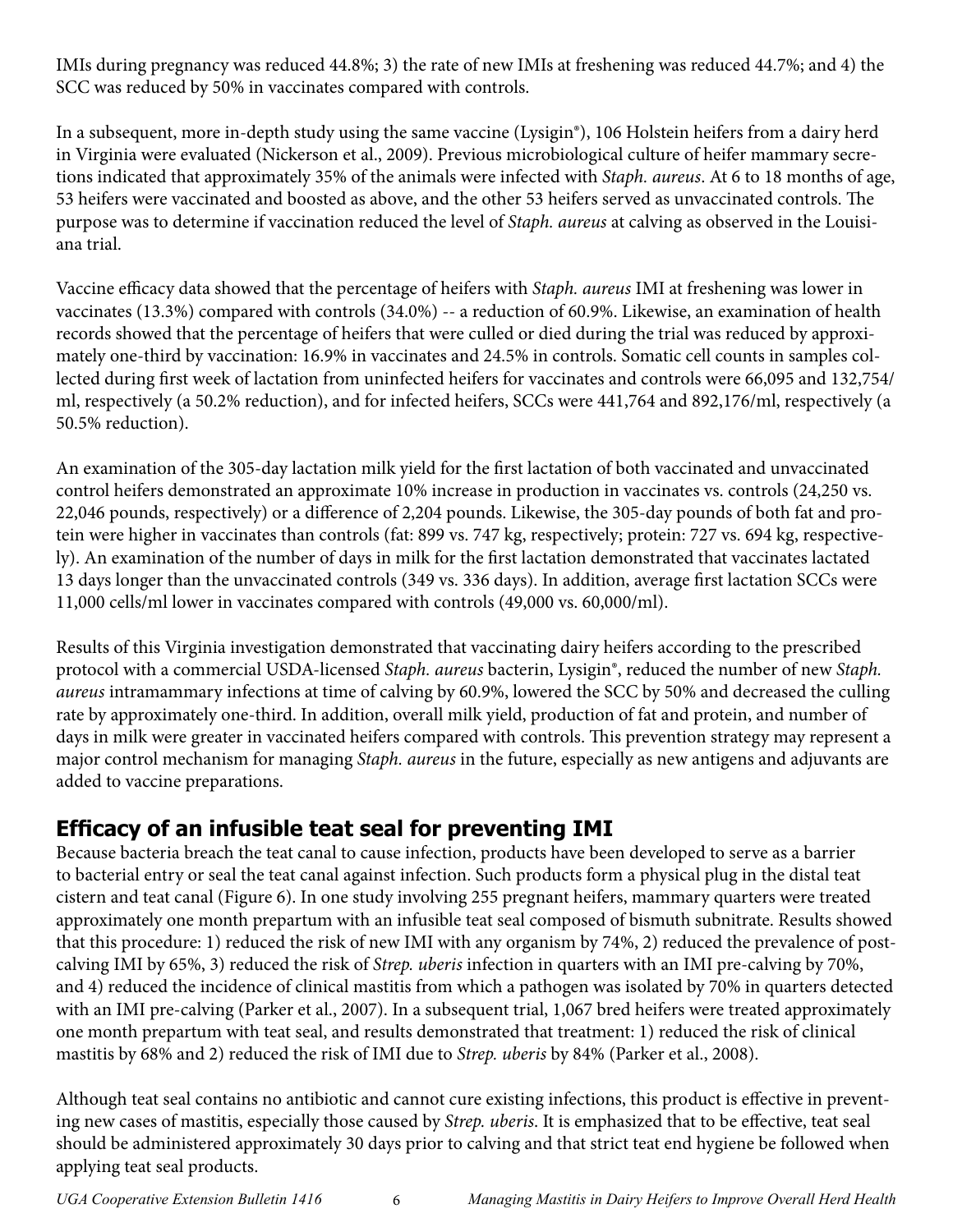# **The role of horn flies in the development of heifer mastitis**

Historically, the major association between flies and intramammary infections has been with the development of summer mastitis, in which the biting fly, *Hydrotoea irritans*, is the proven vector. Summer mastitis is an isolated seasonal problem primarily in July, August and September in heifers and dry cows of northern Europe, and may be controlled by insecticidal sprays. In the U.S., fly control is used to reduce these insect pests on farm premises, and subsequently reduce animal stress, but its application as an adjunct management practice for preventing new cases of mastitis and reducing SCC has not been considered or embraced by producers.



**Figure 6.** Radiograph of a teat infused with teat seal, illustrating the teat seal material in the distal teat cistern and in the teat canal (arrows).

An initial survey performed at Louisiana State University showed that prevalence of mastitis in bred heifers was significantly lower in dairy herds that used some form of fly control for their lactating cows, dry cows and heifers com-

pared with herds applying no fly control (Figure 7) (Nickerson et al., 1995). The greatest reductions were in numbers of *Staph. aureus* and the environmental streptococci, both major mastitis pathogens in adult cows associated with elevations in SCC.



**Figure 7.** Prevalence of mastitis in Louisiana dairy herds with and without a fly control program.

The particular species of fly associated with mastitis is the blood-sucking horn fly (*Haematobia irritans*). This species is commonly found on the backs of dairy animals (Figure 8a), preferring a dark hair coat, but will also attack the teats, leading to the development of mastitis, especially among dairy heifers. Results of the survey above (Nickerson et al., 1995) also demonstrated that bred heifers having teats with bite lesions and scabs caused by horn flies exhibited a 70% frequency of IMI compared with a 40% frequency in heifers with normal teats free of lesions. Such infections are always associated with elevated SCC in excess of 5 million/ml in these young animals. Horn flies tend to attack front teats rather than rear teats. See Figure 8b below illustrating horn flies and lesions on heifer teats.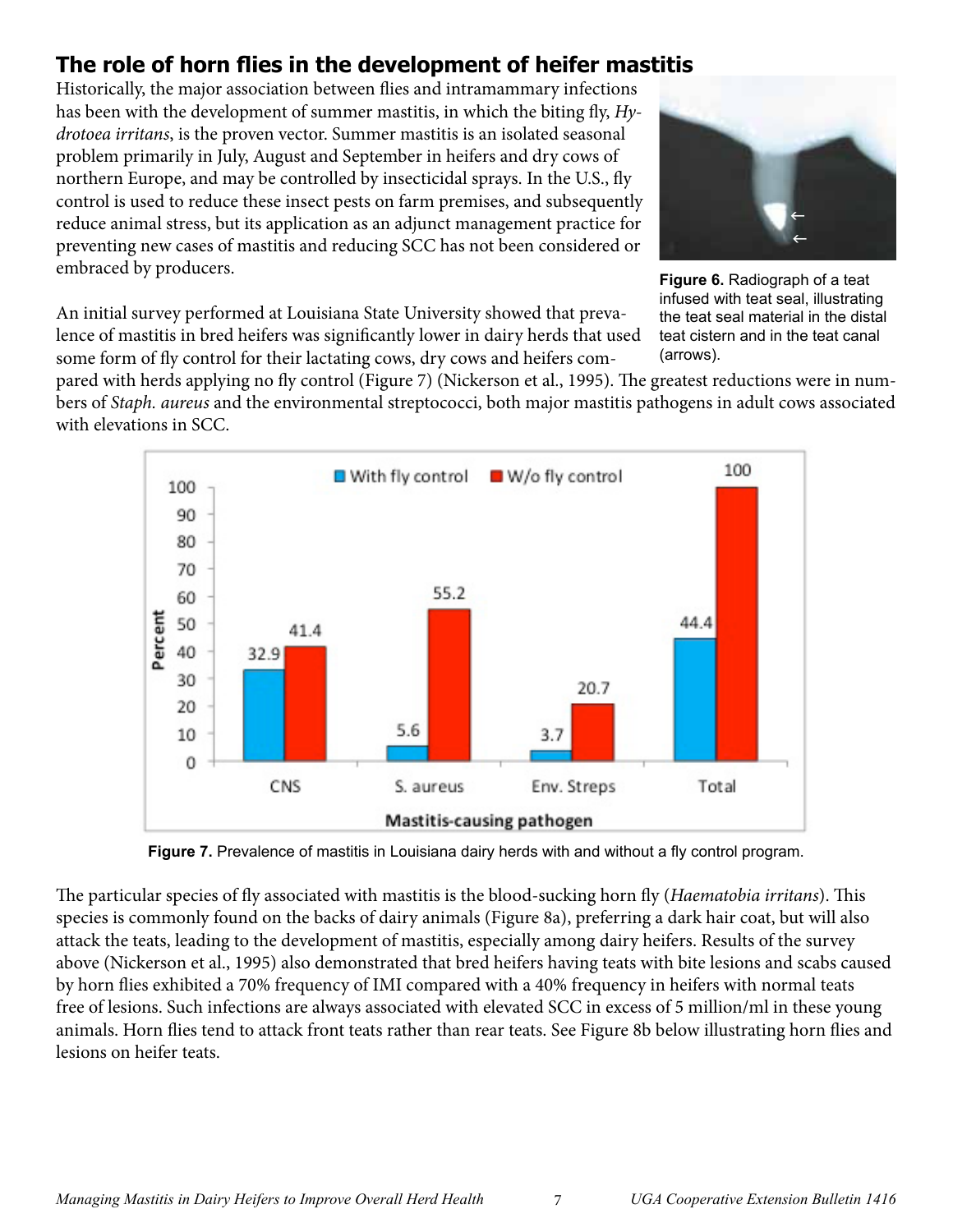

**Figure 8. a)** Horn flies on the back of a Holstein heifer; note the preference for dark hair color vs. white hair. **b)** Udder of a 10-month-old heifer illustrating horn flies (arrows) and lesions on teat ends.

Since that first survey, researchers have proven through DNA studies that the horn fly is not only responsible for teat lesions on heifers, but is indeed a vector in the transmission of mastitis-causing bacteria such as *Staph. aureus*, from heifer to heifer, especially during the warm and humid months of the year (Owens at al., 1998). Such mastitic heifers serve as sources of IMI for transmission to the entire lactating and nonlactating herds.

# **How can flies be controlled to manage heifer mastitis?**

Once it was established that the horn fly was a vector in the transmission of mastitis-causing bacteria, the next step was to develop management practices to reduce flies and lower the prevalence of intramammary infections. Insecticide-impregnated tags placed on the tail switch in close proximity to the udder during the spring and summer months were successful in reducing horn fly populations by 60% as well as the incidence of mastitis during the first two months after placement. However, after two months, tags fell off and replacing them was impractical from a management standpoint (Nickerson et al, 1997). In a subsequent trial, the daily dietary supplementation of an insect growth regulator helped to suppress fly populations but not enough to prevent new cases of mastitis in dairy heifers (Owens et al., 2000). However, the use of an insecticidal pour-on every two weeks for six weeks followed by treatment with insecticidal ear tags reduced fly populations and decreased the incidence of new *Staph. aureus* IMIs by 83% during a six-month trial in heifers during the warm season in Louisiana (Owens et al., 2002). More recently, an ongoing trial at the University of Georgia has found that the use of a pour-on every two to four weeks drastically reduced fly populations, allowing teats to heal, and reducing two important sources of *S. aureus*: flies and teat lesions.

These studies demonstrate that during the warm and humid months of the year, horn flies do serve as vectors in the transmission of heifer mastitis, which is associated with elevated SCC in these young dairy animals. Although research has not been conducted to show this same association in lactating and dry adult cows, it is assumed that fly populations play some role in the elevation of mastitis and SCC observed in the hot summer months. And, with the proposed reduction in the SCC legal limit to 400,000/ml in the USA, and in light of the fact that milk buyers are imposing their own limits, some as low as 250,000/ml, it is imperative that dairymen utilize all possible means to prevent new cases of mastitis and their associated SCC. A simple fly control program can serve as an important adjunct to an overall herd plan of mastitis control and assist dairymen in lowering their bulk tank SCC and earning quality premiums for their products.

# **Influence of dietary supplementation on mammary health**

Another management tool to reduce the level of infection and SCC when heifers calve, as well as throughout lactation, is through dietary supplementation. Diet plays a role in udder resistance to infection because certain nutrients affect various mammary resistance mechanisms, namely: (1) leukocyte function, (2) antibody transport and (3) mammary tissue integrity. In one study, heifers received selenium (0.3 ppm/day) and vitamin E (50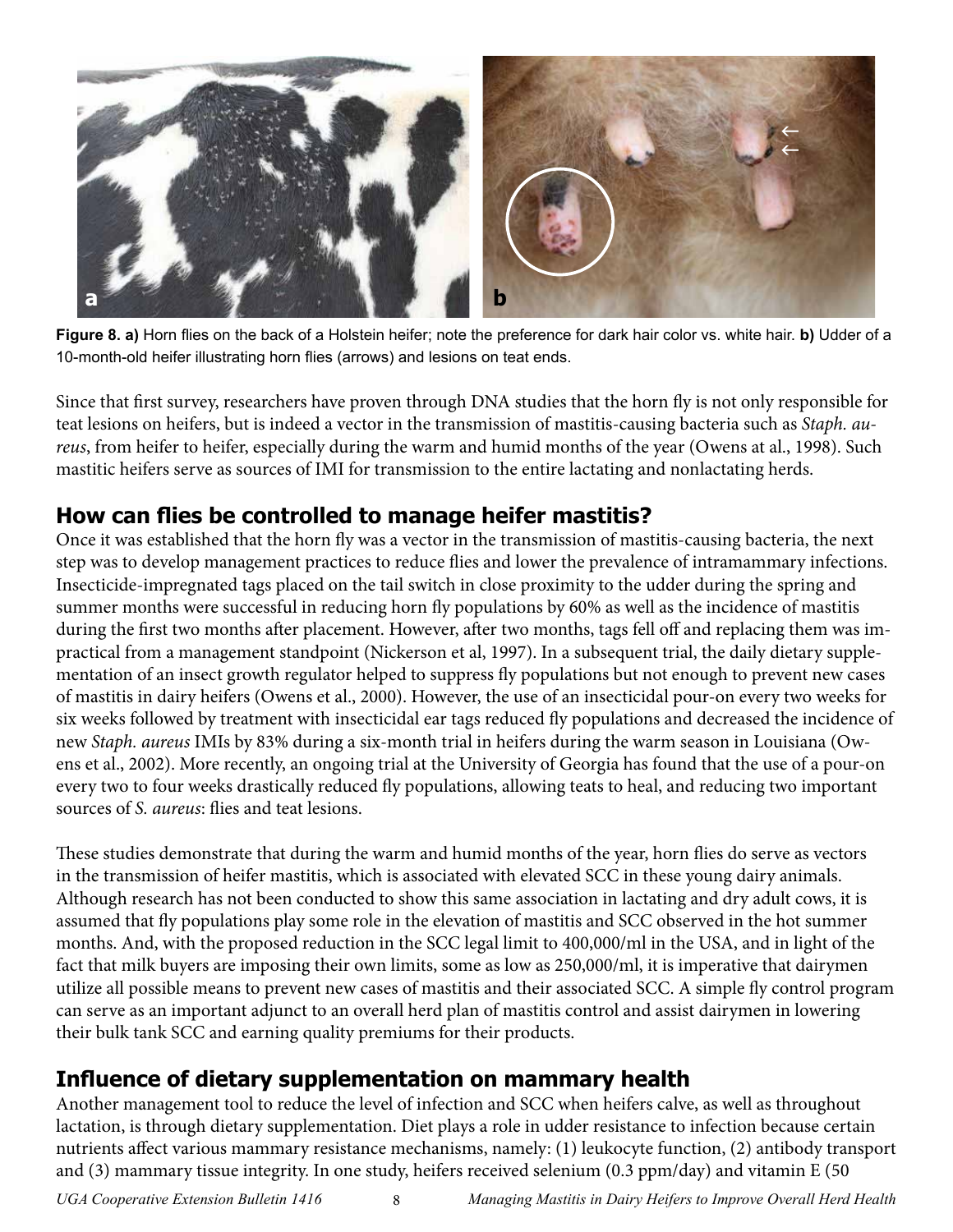to 100 ppm/day) supplementation starting 60 days prepartum and throughout lactation, and a selenium booster injection (50 mg) was administered 21 days prior to freshening (Hogan et al., 1993). This protocol reduced staphylococcal and coliform infections at calving by 42%, and duration of infection was reduced 40% to 50% in supplemented heifers. Clinical mastitis in supplemented heifers was reduced 57% in early lactation and 3.2% throughout lactation, and the mean SCC was lower. Thus, vitamin E and selenium improved udder health of heifers, and the effect of dietary supplementation was most evident at calving and in early lactation.

In a more recent study (Eubanks et al., 2012), dairy heifers (n = 40) were fed a daily supplement beginning at 5 months of age containing an immunostimulant (OmniGen-AF®), which included a proprietary mixture of B-complex vitamins and yeast extract. Blood profile data collected during gestation showed that compared with unsupplemented control animals ( $n = 40$ ), those supplemented with the immunostimulant exhibited greater leukocyte expression of L-selectin and interleukin-8 cell surface receptors, as well as greater leukocyte phagocytic activity and production of reactive oxygen species, suggesting the capability for a greater immune response to bacterial infection. Shortly after freshening, results from 20 heifers that calved (Note: study in progress) showed that supplemented animals exhibited lower SCC than controls (180 vs. 711 x 10<sup>3</sup>/mL) and lower prevalence of mastitis (4% vs. 13%). At 14 days postpartum, supplemented animals produced a mean daily yield of 55.1 pounds per day compared to controls producing 48.1 pounds per day; a 7-pound increase. Although the trial is still ongoing, results thus far demonstrate that dietary supplementation with OmniGen-AF improved udder health and milk quality postpartum, resulting in greater milk yield in early lactation. From a practical standpoint, feeding of such immunostimulants would be a suitable and effective tool for dairy producers to utilize for controlling mastitis in their herds.

# **Summary**

Prevalence of mastitis in unbred, breeding-age and pregnant dairy heifers is higher than formerly realized. Infected mammary quarters, especially those with *Staph. aureus* IMI, exhibit reduced mammary gland secretory potential, marked leukocyte infiltration and the accompanying inflammation. Both nonlactating and lactating commercial antibiotic infusion products have been used successfully to cure existing infections and reduce SCCs, and nonlactating therapy prevents new IMI with environmental streptococci. However, the goal is to prevent new infections from occurring in these young dairy animals through management strategies aimed at vaccination, use of teat seals, fly control and dietary supplementation. Results of commercial vaccine trials illustrate that immunization will reduce *Staph. aureus* mastitis in heifers at calving between approximately 45% and 60%, with reductions in SCC of 50%. Likewise, a fly control program for heifers will decrease incidence of *Staph. aureus* mastitis by up to 83%. Lastly, dietary supplementation to boost the immune systems of heifers has been shown to reduce incidence of mastitis at calving, lower SCC and increase milk yield. As global milk quality standards become more stringent, management practices based on curing existing infections and preventing new IMI in heifers will ensure that these young dairy animals enter the milking herd free of mastitis and with low SCC. Such practices should be considered for incorporation into dairy herd health programs in herds suffering from a high prevalence of heifer mastitis, especially mastitis caused by *Staph. aureus*. Not only do these practices reduce new infections in first-calf heifers at parturition, they also reduce the introduction of *Staph. aureus* to the milking herd.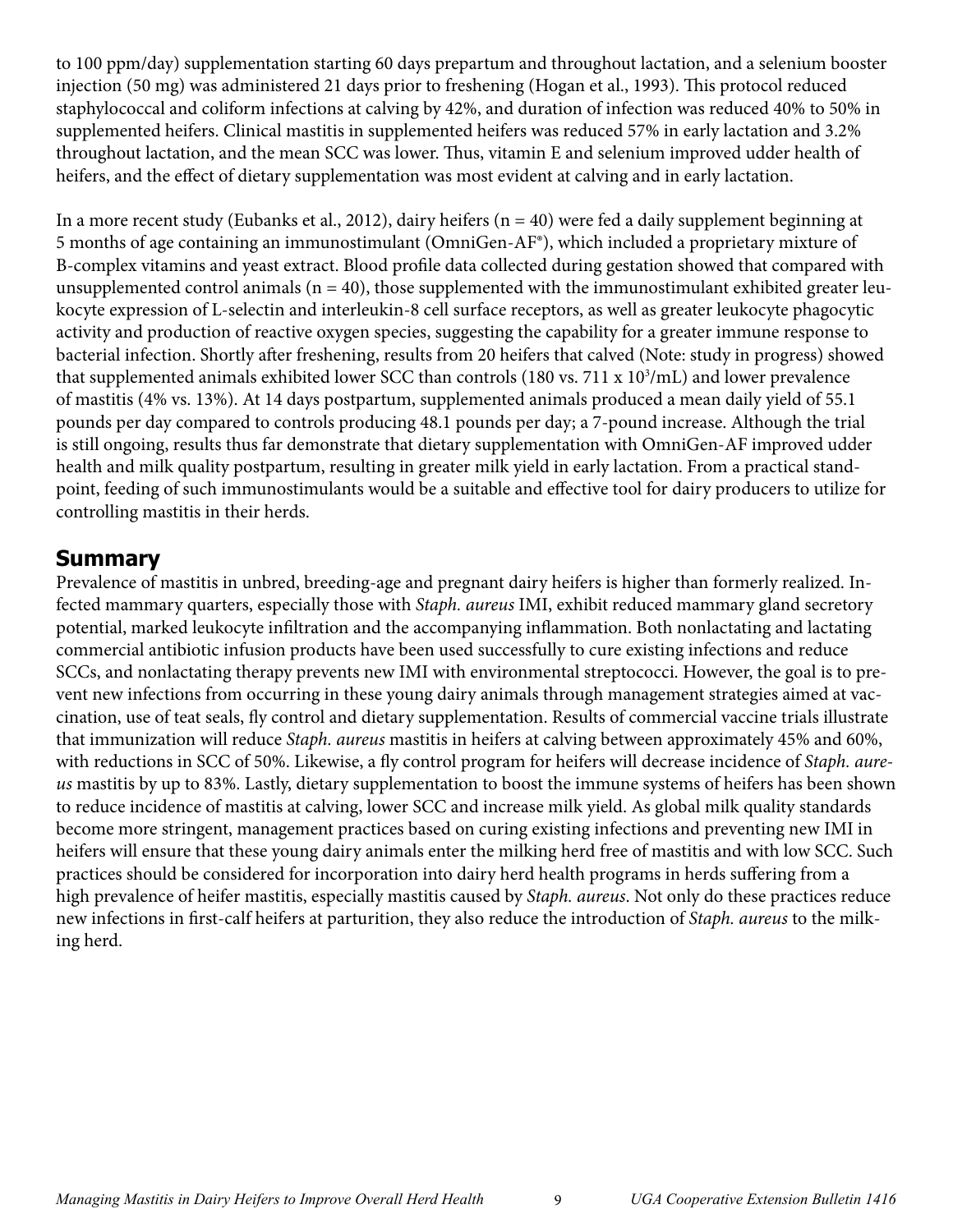# **References**

Akers, R.M. and S.C. Nickerson. 2011. Invited review. Mastitis and its impact on structure and function in the ruminant mammary gland. *Journal of Mammary Gland Biology and Neoplasia*. Vol.16, pp. 275-289.

Boddie, R.L., S.C. Nickerson, W.E. Owens and J.L. Watts. 1987. Udder microflora in nonlactating heifers. *Agri-Practice*, Vol.8, pp. 22-25.

Eubanks V.J., D.J. Hurley, L.O. Ely, F.M. Kautz, S.C. Nickerson, N.E. Forsberg, Y.Q. Wang, K. Zanzalari and J. Chapman. 2012. Pre- and postpartum immunomodulatory effects of a dietary supplement on the immune system of dairy heifers. *J. Anim. Sci. Vol. 90, Suppl. 3/J. Dairy Sci.* Vol.95, Suppl. 2. Abstr #220, pg. 222.

Hogan, J.S., W.P. Weiss and K.L. Smith. 1993. Role of vitamin E and selenium in the host defense responses to mastitis. *Journal of Dairy Science*, Vol.76, pp. 2795-2802.

Nickerson, S.C., W.E. Owens and R.L. Boddie. 1995. Mastitis in dairy heifers: Initial studies on prevalence and control. *Journal of Dairy Science*, Vol.78, pp. 1607-1618.

Nickerson, S.C., W.E. Owens, S.M. DeRouen, R.L. Boddie and G.M. Tomita. 1997. Use of insecticide impregnated tail tags may reduce incidence of mastitis in beef cows. *The Louisiana Cattleman*. August, Pages 11-14.

Nickerson, S.C., W.E. Owens, G.M. Tomita and P.W. Widel. 1999. Vaccinating dairy heifers with a S*taphylococcus aureus* bacterin reduces mastitis at calving. *Large Animal Practice*, Vol.20, pp. 16-20.

Nickerson, S.C., L.O. Ely, E.P. Hovingh and P.W. Widel. 2009. Immunizing dairy heifers can reduce prevalence of *Staphylococcus aureus* and reduce herd somatic cell counts. In: *Dairy Cattle Mastitis and Milking Management*, DAIReXNET.<http://www.extension.org/pages/Dairy\_Cattle\_Mastitis\_and\_Milking\_Management>.

Oliver, S.P., M.J. Lewis, B.E. Gillespie, H.H. Dowlen, E.C. Janicke and R.K. Roberts. 2003. Milk production, milk quality and economic benefit associated with prepartum antibiotic treatment of heifers. *Journal of Dairy Science*, Vol.86, pp. 1187-1193.

Oliver, S.P., S.J. Ivey, B.E. Gillespie, M.J. Lewis, D.L Johnson, K.C Lamar, H. Moorehead, H.H. Dowlen, S.T. Chester and J.W. Hallberg. 2004. Influence of prepartum intramammary infusion of pirlimycin hydrochloride or penicillin-novobiocin on mastitis in heifers during early lactation. *Journal of Dairy Science*, Vol.87, pp. 1727-1731.

Owens, W.E., S.C. Nickerson and R.L. Boddie. 2000. The effect of methoprene on horn fly numbers and mastitis in dairy heifers. *Large Animal Practice*, Vol.21, pp. 26-28.

Owens, W.E., S.C. Nickerson, R.L. Boddie, G.M. Tomita and C.H. Ray. 2001. Prevalence of mastitis in dairy heifers and effectiveness of antibiotic therapy. *Journal of Dairy Science*, Vol.84, pp. 814-817.

Owens, W.E., S.C. Nickerson, P.J. Washburn and C.H. Ray. 1991. Efficacy of a cephapirin dry cow product for treatment of experimentally induced *Staphylococcus aureus* mastitis in heifers. *Journal of Dairy Science*, Vol.74, pp. 3376-3382.

Owens, W.E., S.C. Nickerson, P.J. Washburn and C.H. Ray. 1994. Prepartum antibiotic therapy with a cephapirin dry cow product against naturally occurring intramammary infections in heifers. *Veterinary Medicine Series B*, Vol.41, pp. 90-100.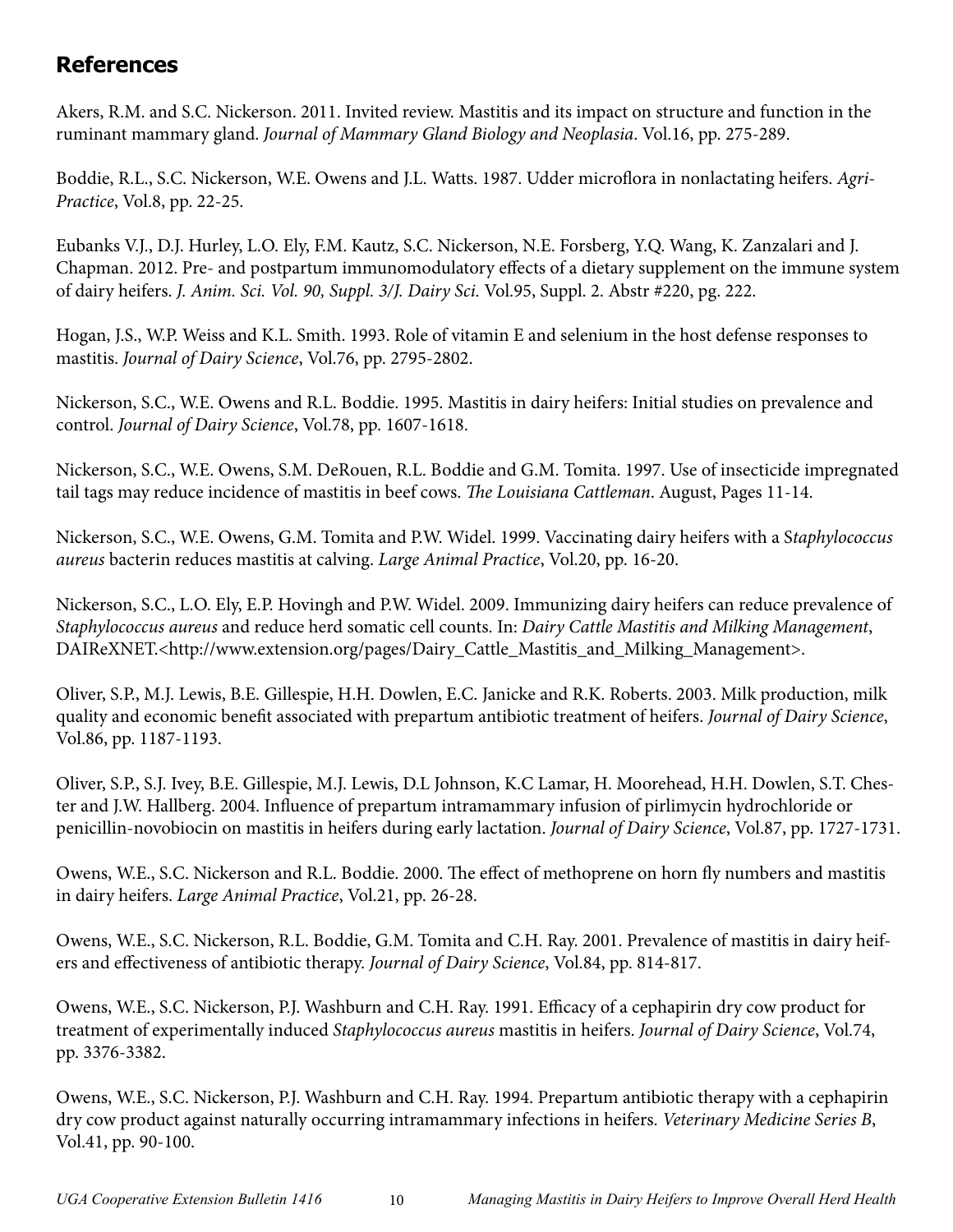Owens, W.E., S.P. Oliver, B.E. Gillespie, C.H. Ray and S.C. Nickerson. 1998. Role of horn flies (*Haematobia irritans*) in *Staphylococcus aureus*-induced mastitis in dairy heifers. *American Journal of Veterinary Research*, Vol.59, pp.1122-1124.

Owens, W.E., S.C. Nickerson and C.H. Ray. 2002. Effect of a pour-on and fly tag insecticide combination in controlling horn flies and *Staphylococcus aureus* mastitis in dairy heifers. *2002 Louisiana Dairy Report*. Baton Rouge, Louisiana, USA, pp. 39-42.

Parker, K.I., C. Compton, F.M. Anniss, A. Weir, C. Heuer and S. McDougall. 2007. Subclinical and clinical mastitis in heifers following the use of a teat sealant precalving. *J. Dairy Science*, Vol.90, pp. 207-218.

Parker, K.I., C. Compton, F.M. Anniss, C. Heuer and S. McDougall. 2008. Quarter level analysis of subclinical and clinical mastitis in primiparous heifers following the use of a teat sealant or an injectable antibiotic, or both, precalving. *J. Dairy Science*, Vol.91, pp. 169-181.

Trinidad, P., S.C. Nickerson and R.W. Adkinson. 1990a. Histopathology of staphylococcal mastitis in unbred dairy heifers. *Journal of Dairy Science*, Vol.73, pp. 639-647.

Trinidad, P., S.C. Nickerson, T.K. Alley and R.W. Adkinson. 1990b. Efficacy of intramammary treatment in unbred and primigravid dairy heifers. *Journal of the American Veterinary Medical Association*, Vol.197, pp. 465-470.